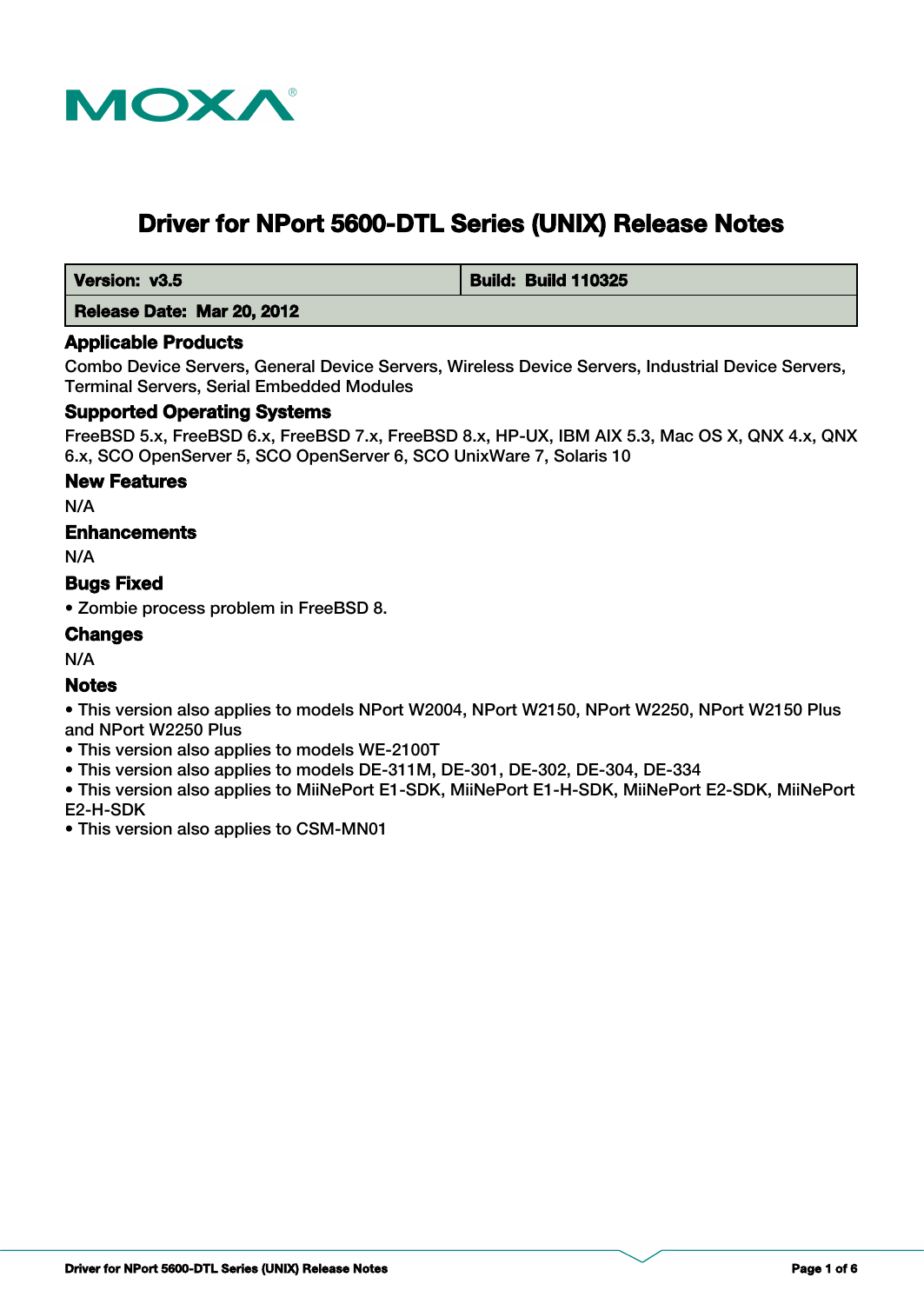

| Version: v3.4 | <b>Build: N/A</b> |
|---------------|-------------------|
|               |                   |

## **Applicable Products**

General Device Servers, Combo Device Servers, Wireless Device Servers, Industrial Device Servers, Terminal Servers, Serial Embedded Modules

## **Supported Operating Systems**

FreeBSD 5.x, FreeBSD 6.x, FreeBSD 7.x, HP-UX, IBM AIX 5.3, Mac OS X, QNX 4.x, QNX 6.x, SCO OpenServer 5, SCO OpenServer 6, SCO UnixWare 7, Solaris 10

#### **New Features**

• Supports Mac OS X v10.3 later.

#### **Enhancements**

N/A

## **Bugs Fixed**

• Pseudo tty writes when resources were temporarily unavailable.

• Zombie process problem in HP-Unix

## **Changes**

N/A

## **Notes**

• This version also applies to models NPort W2004, NPort W2150, NPort W2250, NPort W2150 Plus and NPort W2250 Plus

- This version also applies to models WE-2100T
- This version also applies to models DE-311M, DE-301, DE-302, DE-304, DE-334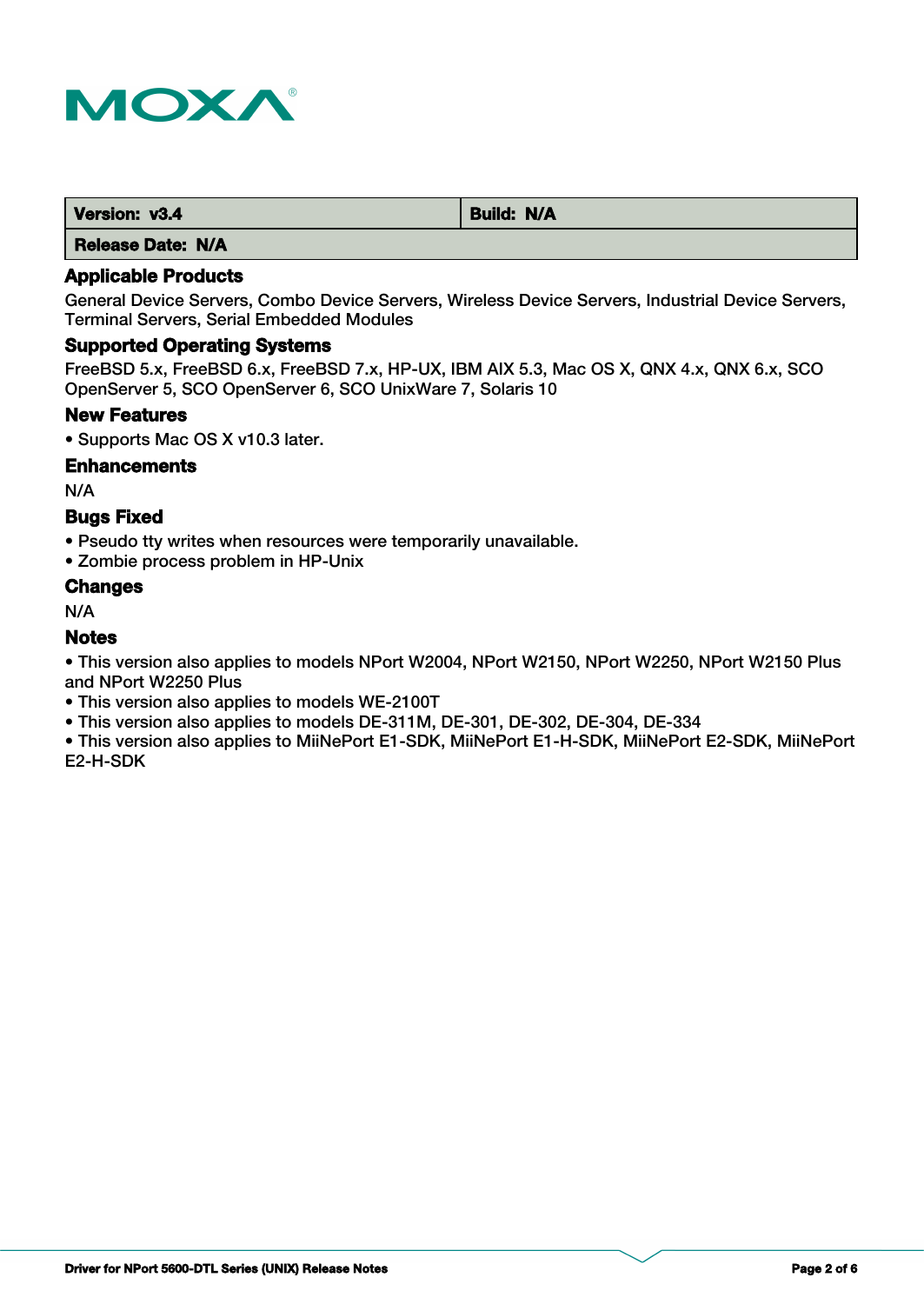

| Version: v3.3 | Build: N/A |
|---------------|------------|
| .             |            |

## **Applicable Products**

General Device Servers, Combo Device Servers, Wireless Device Servers, Industrial Device Servers, Terminal Servers, Serial Embedded Modules

#### **Supported Operating Systems**

FreeBSD 5.x, FreeBSD 6.x, FreeBSD 7.x, HP-UX, IBM AIX 5.3, QNX 4.x, QNX 6.x, SCO OpenServer 5, SCO OpenServer 6, SCO UnixWare 7, Solaris 10

## **New Features**

- Supports Solaris 10 in Sparc Machine, IBM AIX 5.3.
- Supports Alpha Server.

## **Enhancements**

N/A

## **Bugs Fixed**

- Driver connection problem in QNX4.
- When NPort restarted, the driver reset connection would fail in big-endian machines.
- moxattyd would close when a user used terminal to open ports.
- -t parameter would not work on 64-bit machines.
- NPort polling mechnism bug in QNX 6.
- "Invalid Argument" message when using the stty command in Solaris.
- The driver buffer size was changed to 8192 bytes for AIX.
- moxattyd disappeared in big-endian machines.
- Zombie processes were generated on QNX 4 when the device server was disconnected.

# **Changes**

N/A

## **Notes**

• This version also applies to models NPort W2004, NPort W2150, NPort W2250, NPort W2150 Plus and NPort W2250 Plus

• This version also applies to models WE-2100T

• This version also applies to models DE-311M, DE-301, DE-302, DE-304, DE-334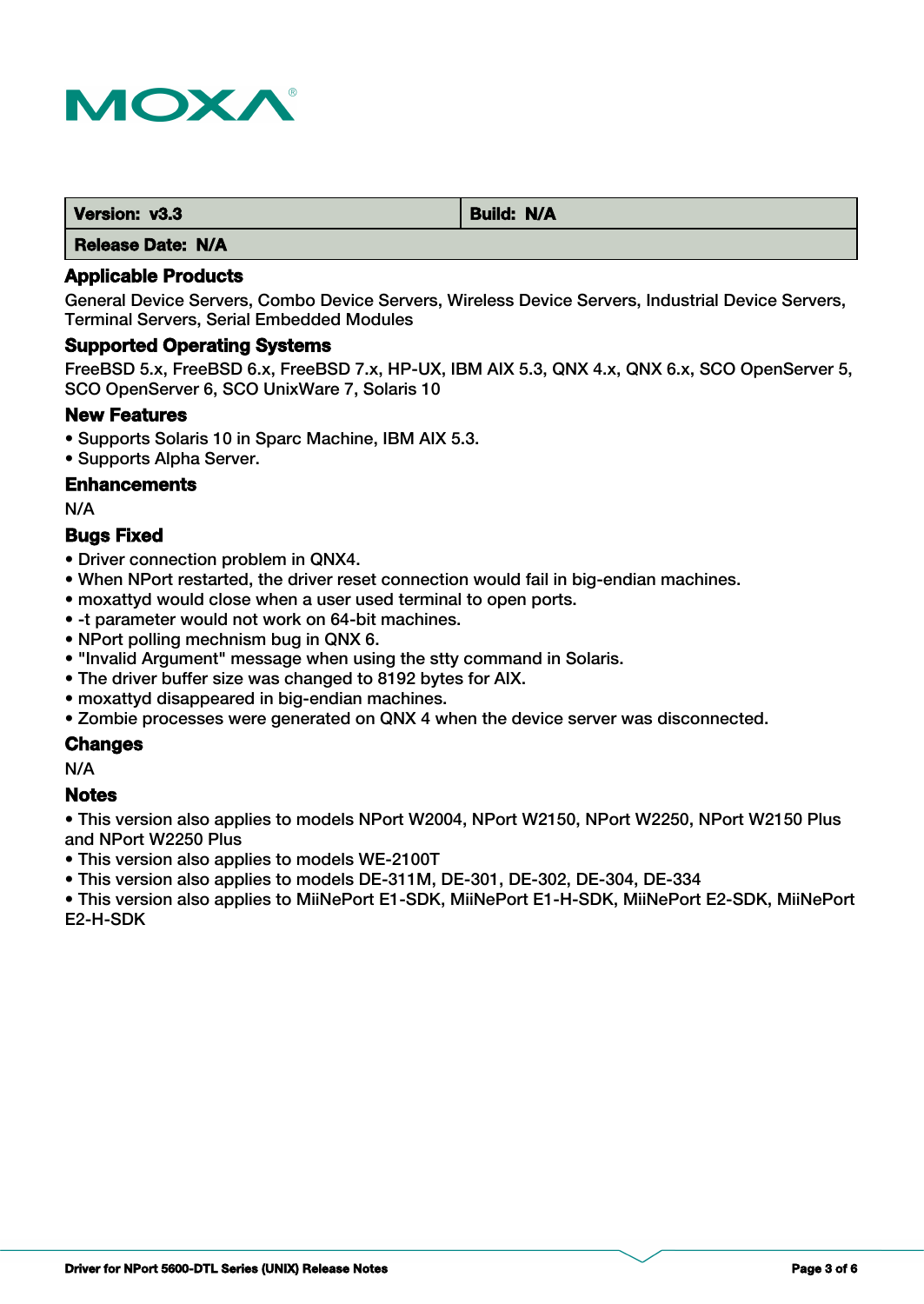

| Version: v3.2            | <b>Build: N/A</b> |
|--------------------------|-------------------|
| I Malaysia Malaysia 1974 |                   |

## **Applicable Products**

General Device Servers, Combo Device Servers, Wireless Device Servers, Industrial Device Servers, Terminal Servers, Serial Embedded Modules

#### **Supported Operating Systems**

FreeBSD 5.x, FreeBSD 6.x, FreeBSD 7.x, HP-UX, QNX 4.x, QNX 6.x, SCO OpenServer 5, SCO OpenServer 6, SCO UnixWare 7

## **New Features**

- Supports FreeBSD.
- Supports QNX 4.25.
- Supports QNX 6.
- Supports SCO OpenServer 6.
- Added -u parameter and user\_defined.cf for user self-defined pseudo-tty.
- Added -x parameter to disable log function.

#### **Enhancements**

• Updated README.TXT.

## **Bugs Fixed**

- Fixed ports should not create problems for other users.
- When users opened a port, it would cause a "permission denied" error.

## **Changes**

N/A

#### **Notes**

• This version also applies to models NPort W2004, NPort W2150, NPort W2250, NPort W2150 Plus and NPort W2250 Plus

• This version also applies to models WE-2100T

• This version also applies to models DE-311M, DE-301, DE-302, DE-304, DE-334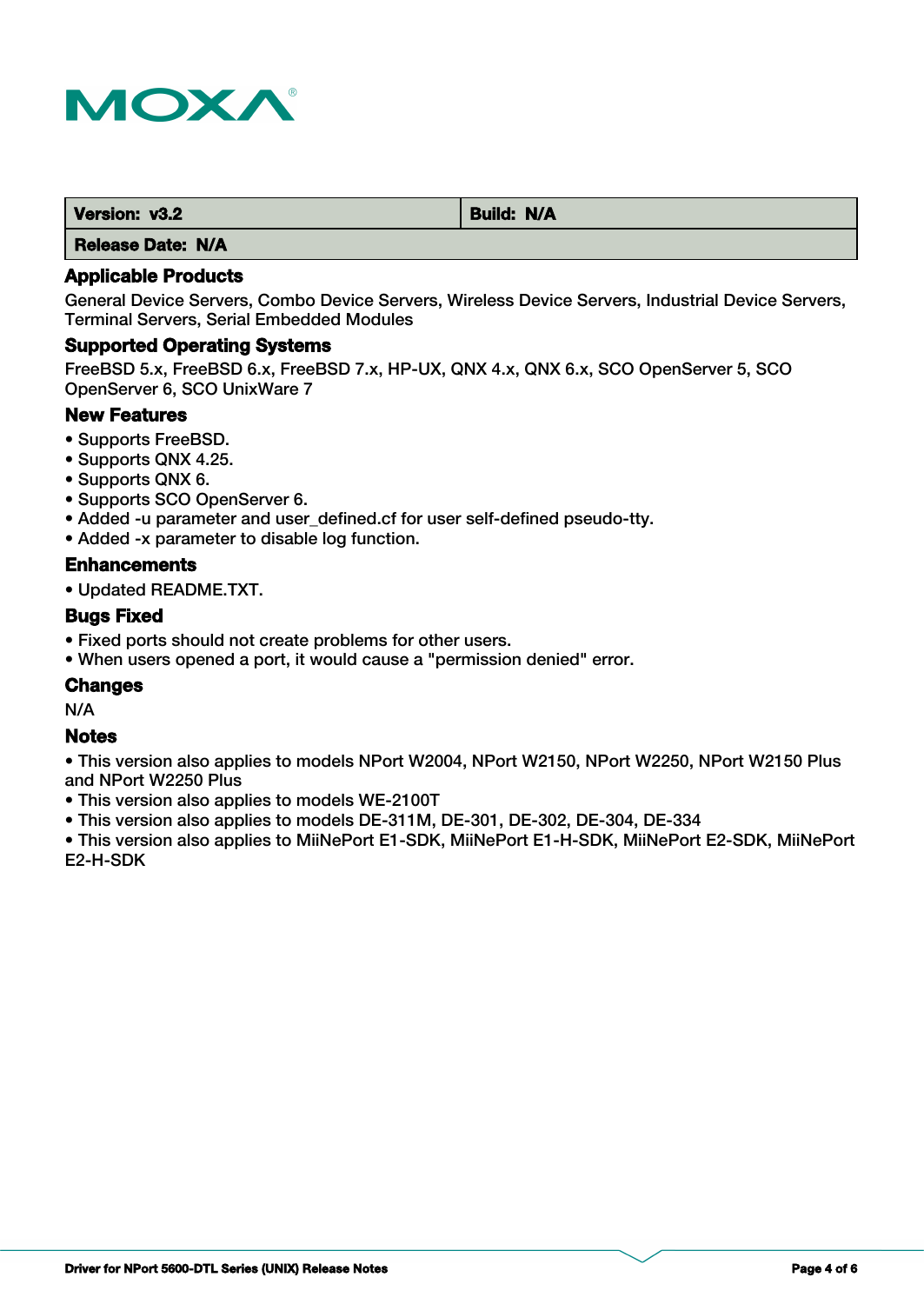

| Version: v3.1 | <b>Build: N/A</b> |
|---------------|-------------------|
| .<br>----     |                   |

## **Applicable Products**

General Device Servers, Combo Device Servers, Wireless Device Servers, Industrial Device Servers, Terminal Servers, Serial Embedded Modules

## **Supported Operating Systems**

HP-UX, QNX 6.x, SCO OpenServer 5, SCO UnixWare 7

#### **New Features**

- Supports NPort IA models.
- Supports HP-UX.
- Added -f parameter to specify configuration.

## **Enhancements**

N/A

## **Bugs Fixed**

• Could not bind UDP Port when moxattyd daemon had installed over 9 target MAC addresses.

#### **Changes**

N/A

## **Notes**

• This version also applies to models NPort W2004, NPort W2150, NPort W2250, NPort W2150 Plus and NPort W2250 Plus

- This version also applies to models WE-2100T
- This version also applies to models DE-311M, DE-301, DE-302, DE-304, DE-334